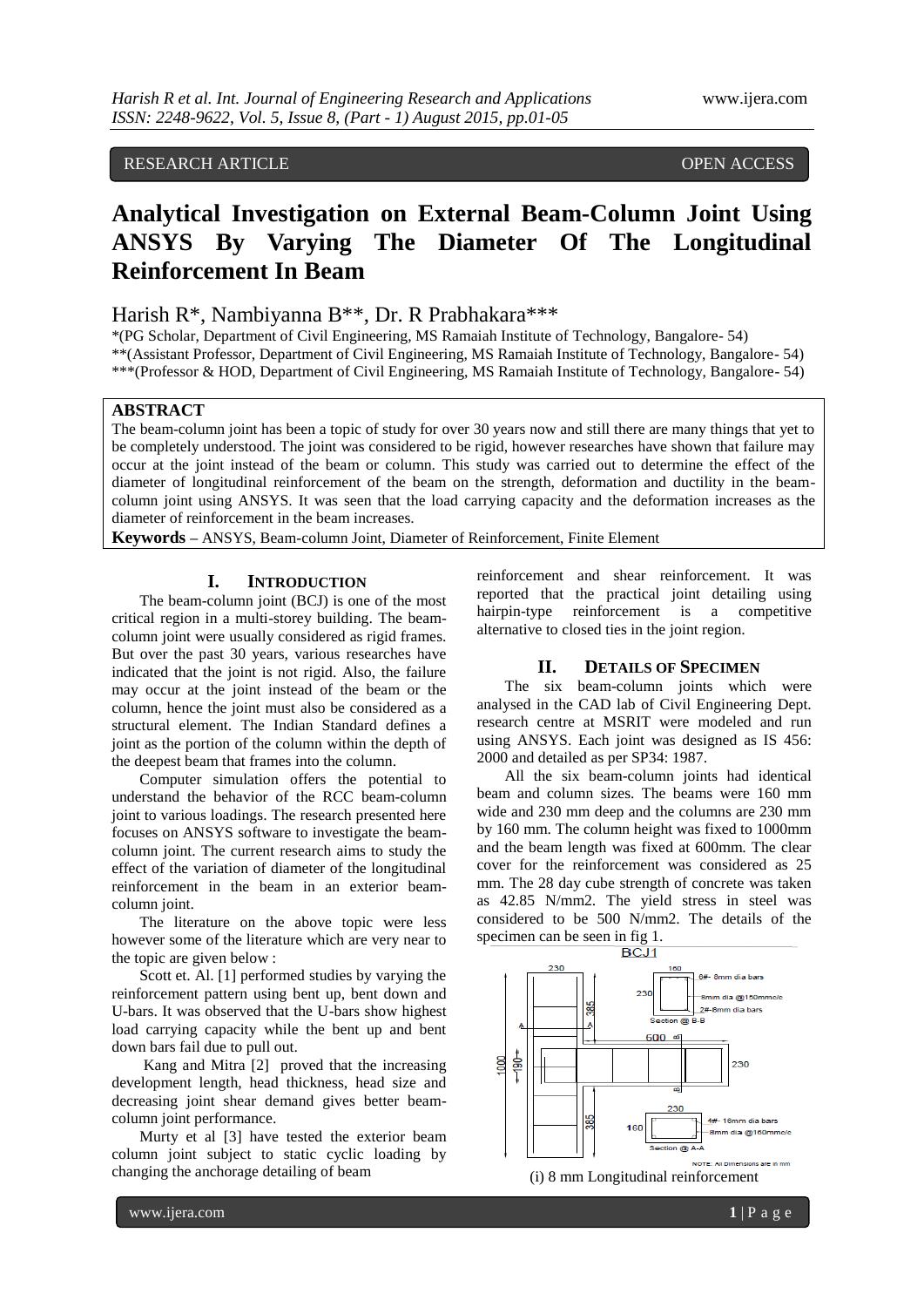

(ii) 10 mm Longitudinal Reinforcement





## **III. ANALYTICAL MODEL**

3.1 Elements for ANSYS

The beam-column joint was modelled in ANSYS with SOLID 65 and LINK 180 elements. The SOLID 65 was used to model the concrete. The LINK 180 was used to model the reinforcement in the concrete.

The various parameters required in modeling is shown in table 1.

| Table 1: Material Properties and Element types for |                     |          |  |
|----------------------------------------------------|---------------------|----------|--|
|                                                    | <b>ANSYS</b>        |          |  |
| Material                                           | <b>Element Type</b> | Material |  |

| Material<br>Number        | Element Type                                          | Material<br>Properties     |  |
|---------------------------|-------------------------------------------------------|----------------------------|--|
| 1                         | Link 180                                              | Linear<br><b>Isotropic</b> |  |
| Ex                        |                                                       | 2100000<br>N/mm2           |  |
| Prxy                      |                                                       | 0.3                        |  |
| <b>Bilinear Kinematic</b> |                                                       |                            |  |
| <b>Yield Stress</b>       |                                                       | 500 N/mm2                  |  |
| Tangent Modulus           |                                                       | 10                         |  |
| $\overline{2}$            | <b>Solid</b> – <b>Concrete</b> Linear Isotropic<br>65 |                            |  |
| Ex - M 30                 |                                                       | 32729.96                   |  |

|                                                          | N/mm2       |
|----------------------------------------------------------|-------------|
| Prxy                                                     | 0.2         |
| <b>Concrete</b>                                          |             |
| Shear Transfer Coeffecients for $an0.3$<br>Open Crack    |             |
| Shear Transfer Coeffecients for a<br><b>Closed Crack</b> |             |
| <b>Uniaxial Cracking Stress</b>                          | 4.58 N/mm2  |
| <b>Uniaxial Crushing Stress</b>                          | 42.85 N/mm2 |

Typical shear transfer coefficients represent conditions of the crack face, It has value ranges from 0.0 to 1.0, with 0.0 representing a smooth crack (complete loss of shear transfer) and 1.0 representing a rough crack ( no loss of shear transfer). The shear transfer coefficients for opened and closed cracks are determined using the work of Kachlakev, et al. (Kachlakev 2001) as a basis.

## **3.2 Modeling In ANSYS**

The beam-column joint was modeled in ANSYS using the above material properties and element types. The column was considered to be fixed and a constant axial load of 130 kN, which was the calculated working load, was applied at the top of the column. The column was fixed at the top and the bottom. The load at the beam was applied at a distance of 100 mm from the free end of the cantilever portion, in incremental proportions. Even though the load can be applied at the centroid of the structure, the loads are applied at the respective points in order to simulate the actual behavior of the beam-column joint. The models were analysed applying monotonic load in the downward direction. The mesh size was fixed at 25mm. A total of 6 beams were analysed. The variation made for the beamcolumn joint were variation of diameter of longitudinal reinforcement and the shear reinforcement. The details of the joints are given below in table 2. Fig 2 represents the ANSYS models.

|                  | <b>Set</b>                  | <b>Beam Reinforcement</b><br>Column |                      |            |
|------------------|-----------------------------|-------------------------------------|----------------------|------------|
| Specimen         | No.                         | Reinf.                              | Longitudinal         | Shear      |
| BCJ <sub>1</sub> | 1                           | 4 Nos-                              | $6$ Nos - $8\phi$    | 8mm@       |
|                  |                             | 16ф                                 |                      | 100c/c     |
| BCJ <sub>2</sub> | 1                           | Nos-<br>4                           | $4$ Nos $-10$ $\phi$ | 8mm@       |
|                  |                             | 16ф                                 |                      | 100c/c     |
| BCJ 3            | 1                           | Nos-<br>4                           | $3$ Nos – 12 $\phi$  | 8mm@       |
|                  |                             | 16ф                                 |                      | 100c/c     |
| BCJ <sub>4</sub> | $\mathcal{D}_{\mathcal{L}}$ | Nos-<br>4                           | $6$ Nos - $8\phi$    | 8mm@       |
|                  |                             | 16ф                                 |                      | 150c/c     |
| BCJ 5            | 2                           | Nos-<br>4                           |                      | $8$ mm $@$ |
|                  |                             | 16ф                                 | $4$ Nos – 10 $\phi$  | 150c/c     |
| BCJ 6            | $\mathcal{D}_{\mathcal{L}}$ | Nos-<br>4                           | $3$ Nos - 12 $\phi$  | 8mm@       |
|                  |                             | 16ф                                 |                      | 150c/c     |
|                  |                             |                                     |                      |            |

Table 2: Details of Reinforcement for the specimen

www.ijera.com **2** | P a g e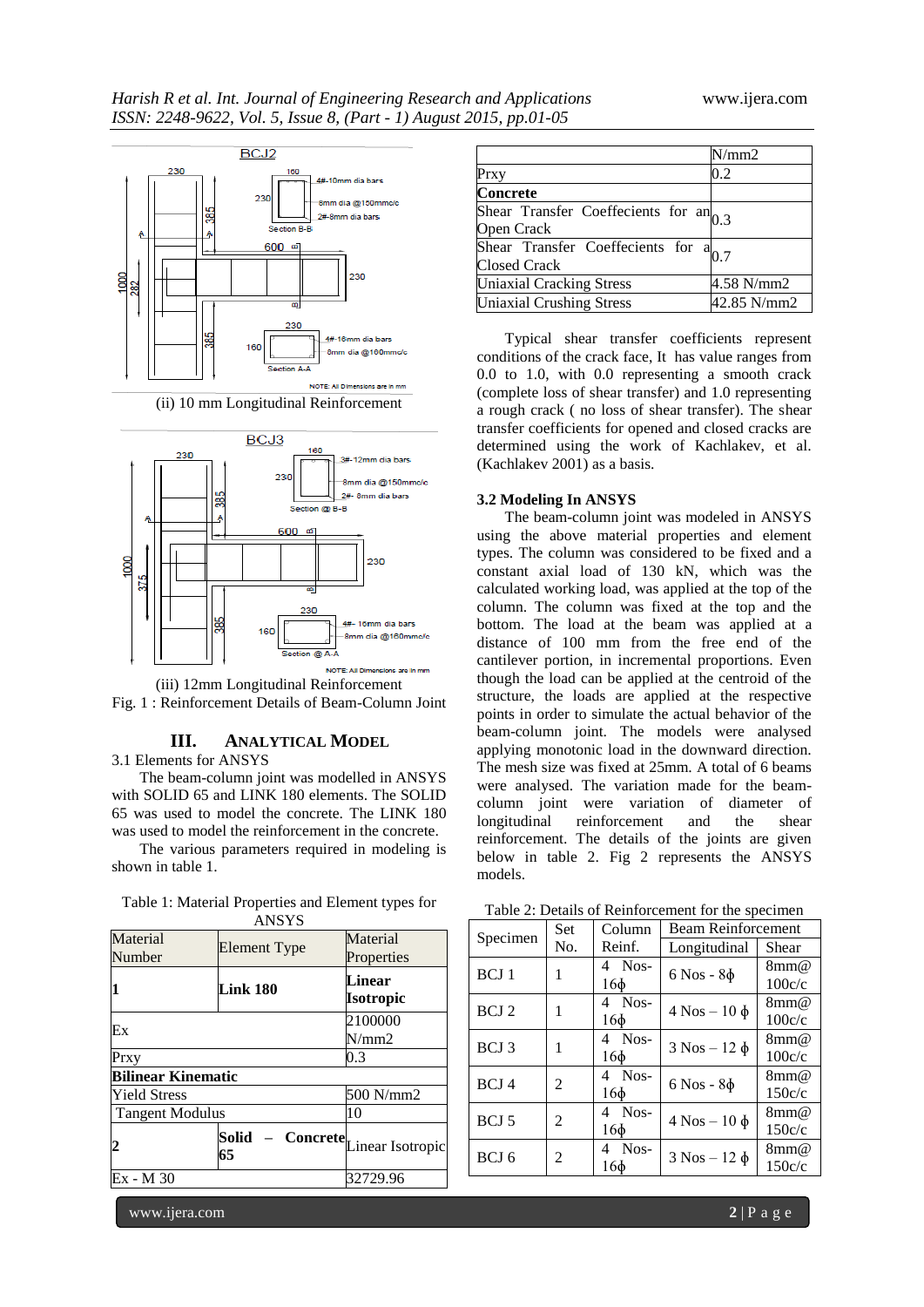

(i) Meshed Model in ANSYS



(ii) Reinforcement Configuration Fig 2: ANSYS modelling

## **IV. RESULTS AND DISCUSSION 4.1 Load Deflection Characteristics**

The load deflection characteristics for 6 exterior beam column joints which were analysed are shown in figure 3. It was seen that as the diameter of the longitudinal reinforcement increases, the cracking load and the ultimate load carrying capacity reduces as seen in table 3 ( BCJ 1 to BCJ 2 to BCJ 3, BCJ 4 to BCJ 5 to BCJ 6). It was observed that normalizing of loads are necessary as the area of steel provided is not constant, the normalized Ultimate load and Cracking load are shown in table 3. Fig 3, shows the combined load deflection characteristics of the joints.

From the cracks, in Fig 4., it can be seen that the failure occurs at the beam and not at the junction. This implies that the beam-column joint has been designed as a strong column weak beam and the plastic hinge is formed in the beam.



Fig 3 : Load Deflection Graph Table 3: Normalized Loads

| табіс э. тупінандся Loaus |                             |               |               |
|---------------------------|-----------------------------|---------------|---------------|
| Specimen                  | Set                         | Ultimate Load | Cracking Load |
|                           | No                          | (kN)          | (kN)          |
| BCJ 1                     |                             | 58.38         | 9.08          |
| BCJ 2                     |                             | 58.12         | 8.80          |
| BCJ 3                     |                             | 54.95         | 8.22          |
| BCJ <sub>4</sub>          | 2                           | 57.03         | 9.09          |
| BCJ 5                     | 2                           | 56.95         | 8.67          |
| BCJ 6                     | $\mathcal{D}_{\mathcal{L}}$ | 52.87         | 8.14          |
|                           |                             |               |               |



Fig 4: Cracks in Beam Column Joint

## **4.2 Ductility Characteristics**

Ductility is generally measured in terms of displacement ductility. It is the maximum deformation a structure can undergo without significant loss of initial yielding resistance. It is the ratio of maximum deformation to the deformation at yield.

The displacement ductility for the six specimen are given in table 4 along with the yield deformation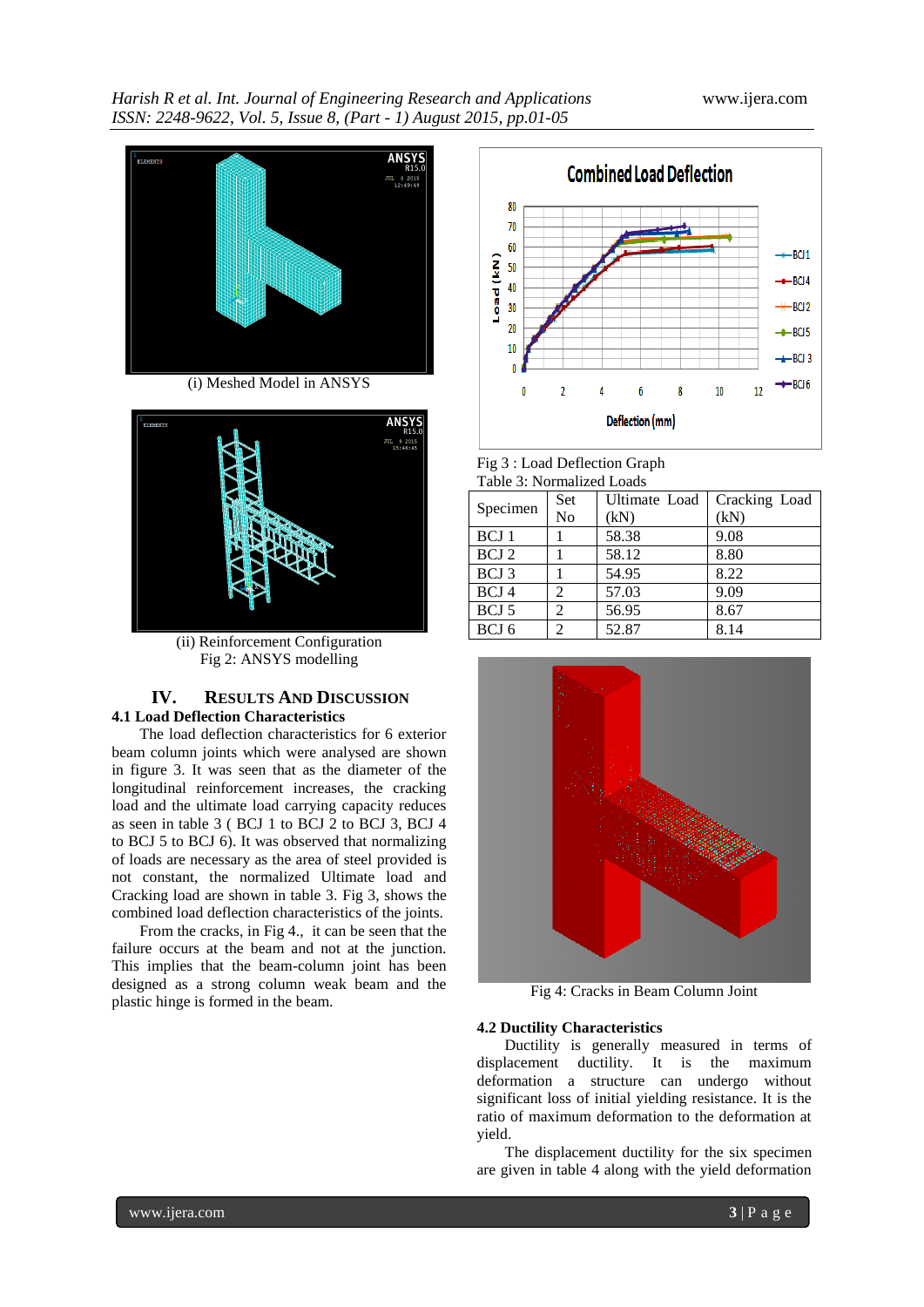and ultimate deformation. The plot of ductility vs reinforcement percentage shows that as the diameter of reinforcement increases, the ductility reduces. And as the shear reinforcement spacing is reduced the ductility reduces. This can be observed in fig. 5. To determine the yield deformation, bilinear method of approximation was used as shown in fig 6. It is observed that ductility of the joint reduces as the diameter of the longitudinal reinforcement increases.

| Set              |                | Displacement |              | Disp.     |
|------------------|----------------|--------------|--------------|-----------|
| Specimen         | No.            | Yield        | Ultimate     | Ductility |
|                  |                | $(\Delta y)$ | $(\Delta u)$ | $(\mu d)$ |
| BCJ <sub>1</sub> |                | 3.89         | 9.71         | 2.50      |
| BCJ 2            |                | 4.34         | 10.45        | 2.41      |
| BCJ 3            |                | 3.87         | 8.45         | 2.18      |
| BCJ 4            | 2              | 3.3          | 9.62         | 2.92      |
| BCJ 5            | 2              | 3.93         | 10.52        | 2.68      |
| BCJ <sub>6</sub> | $\overline{2}$ | 3.64         | 8.21         | 2.26      |

Table 4 : Ductility of Beam-Column Joints



Fig 5: Ductility versus Reinforcement



**BILINEAR METHOD** 

Fig 6: Bilinear Method For Ductility

### **4.3 Deflection at Working Load**

The deflection at working load is shown in table 5.

| Specimen         | Set | Pcr $(kN)$ | Deflection<br>(mm) |
|------------------|-----|------------|--------------------|
| BCJ 1            |     | 9.08       | 2.22               |
| BCJ 2            |     | 8.80       | 2.45               |
| BCJ 3            |     | 8.22       | 2.87               |
| BCJ <sub>4</sub> |     | 9.09       | 2.37               |
| BCJ 5            |     | 8.67       | 2.52               |
| BCJ 6            |     | 8.14       | 2.97               |

#### **V. CONCLUSIONS**

The following conclusions are drawn from the study of the external beam-column joint applying monotonic load:

(i) The cracking load reduces as the diameter of the bar increases. For set 1 the reduction from 8mm to 10mm bars was 3% and for 8mm to 12mm was 10%. Whereas for set 2, for 8mm to 10mm it was 4.76% reduction and from 8mm to 12mm it was 10.43%.

(ii) The load deflection characteristics show that at working load, as the diameter increases the deflection increases.

(iii) The ductility of the joint reduces as the diameter of the bar increases. For set 1, the ductility reduces by 3.6% for 8mm to 10mm and there was reduction by 12.8% from 8mm to 12mm. Also for set 2, the ductility reduces by 8.21% for 8mm to 10mm and there was reduction by 29% for 8mm to 12mm. Also it was seen as the spacing of stirrups decrease the ductility reduces, comparing BCJ 1 and BCJ 4 there was an increase in ductility by 14.38%.

(iv) The displacement at working load increases as the diameter of the reinforcement increases. The deflection for set 1, increases by 10.36% for 8mm to 10mm bars and increases by 27.28% for 8mm to 12mm. For set 2, it was seen that the deflection increases by 6.30% for 8mm to 10mm and there was an increase of 25.32% for 8m to 12mm bars.

(v) The ultimate load carrying capacity also decreases as the diameter of the bar increases. For set 1 the reduction of ultimate load for 8mm to 10mm bars was 3% and for 8mm to 12mm was 10%. Whereas for set 2, the ultimate load carrying capacity for 8mm to 10mm it was 4.76% reduction and from 8mm to 12mm it was 10.43%.

Thus, it is concluded that the diameter of the longitudinal reinforcement in the beam plays a major role in the behavior of the beam-column joint. Further research can be carried out by considering variation of column and beam dimension, varying the percentage of steel and this will further enhance our understanding of the beam-column joint.

## **VI. ACKNOWLEDGEMENT**

We sincerely thank management, CE,Principal and Head of Department of M.S.Ramaiah Institute of Technology, Bangalore-560054, affiliated to VTU, Belgaum for the facility provided to conduct the analytical work and all the technical guidance.

## **REFERENCES**

### **Design Standard Codes:**

[1] BIS (2000). "IS 456: 2000—Indian Standard Plain and Reinforced Concrete—Code of Practice (Fourth Revision)", Bureau of Indian Standards, New Delhi.

www.ijera.com **4** | P a g e